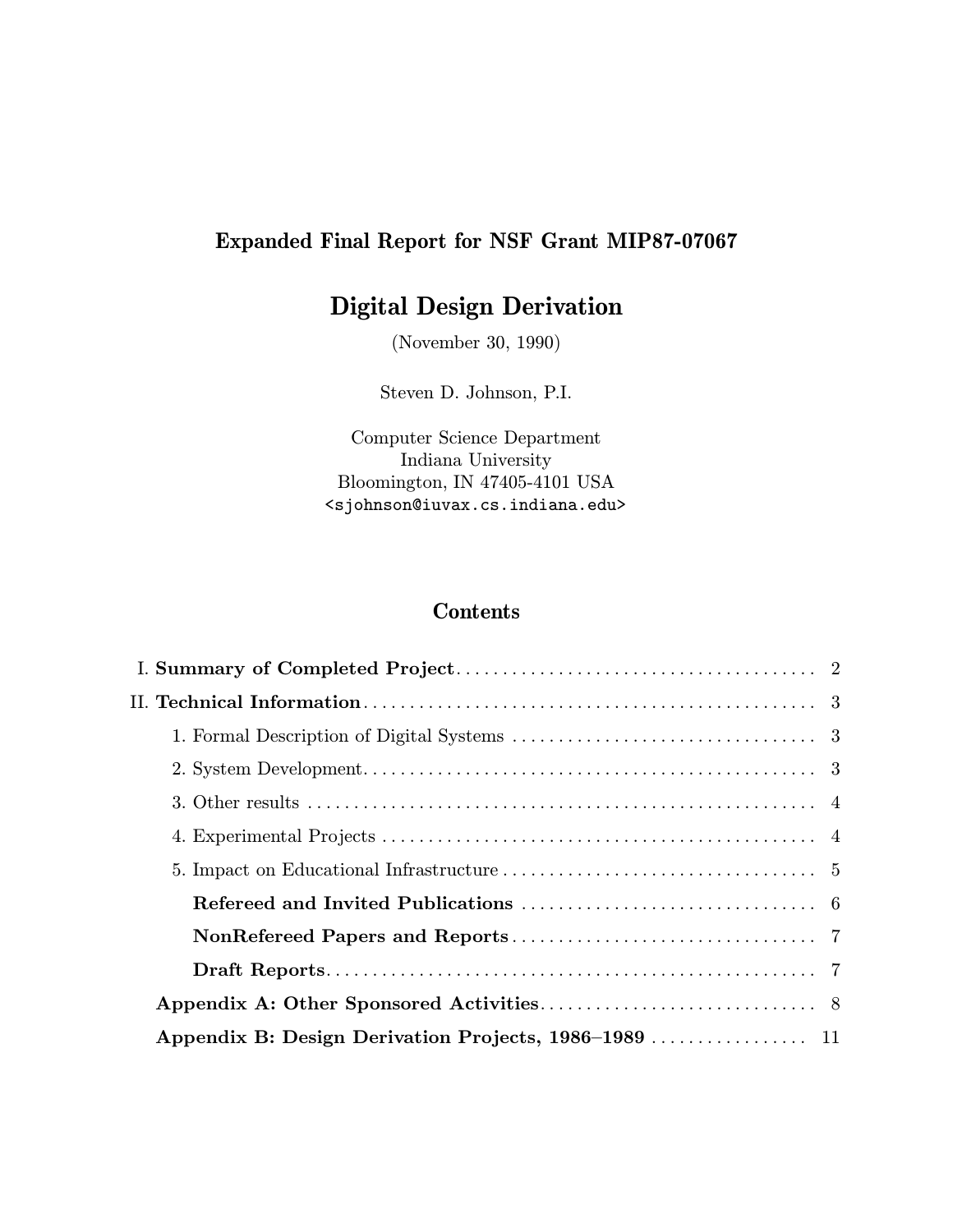### II. Summary of Completed Project

With a growing dependence on computer-aided design (CAD) tools, digital system design benefits from rigorous formalizations of its methodology. Such formalizations are needed not only to secure more confidence in individual designs, but also to provide a basis for classifying design tools. This research employed functional modeling theory to describe logical aspects of design and elements of high-level VLSI synthesis. Software oriented theories of data-type abstraction were adapted to address qualities such as architecture, physical orgainzation and distributed control. Although outstanding issues remain, these results lead to a treatment of abstraction which is more general than that provided by current CAD tools.

The algebra of functional expressions was mechanized in order to explore the formalism at practical levels of detail. A system for digital design derivation was implemented. It is used interactively to transform applicative specifications into hierarchical boolean systems, to which low-level design tools are then applied. Several moderate-scale (20,000–50,000 transistors) designs were derived, and two of these were incorporated in working prototype systems. Experimentation focused on the relationship between automated verification and formalized synthesis. It was demonstrated that the complexity of mechanized correctness proofs is greatly diminished when an integrated combination of reasoning systems is used.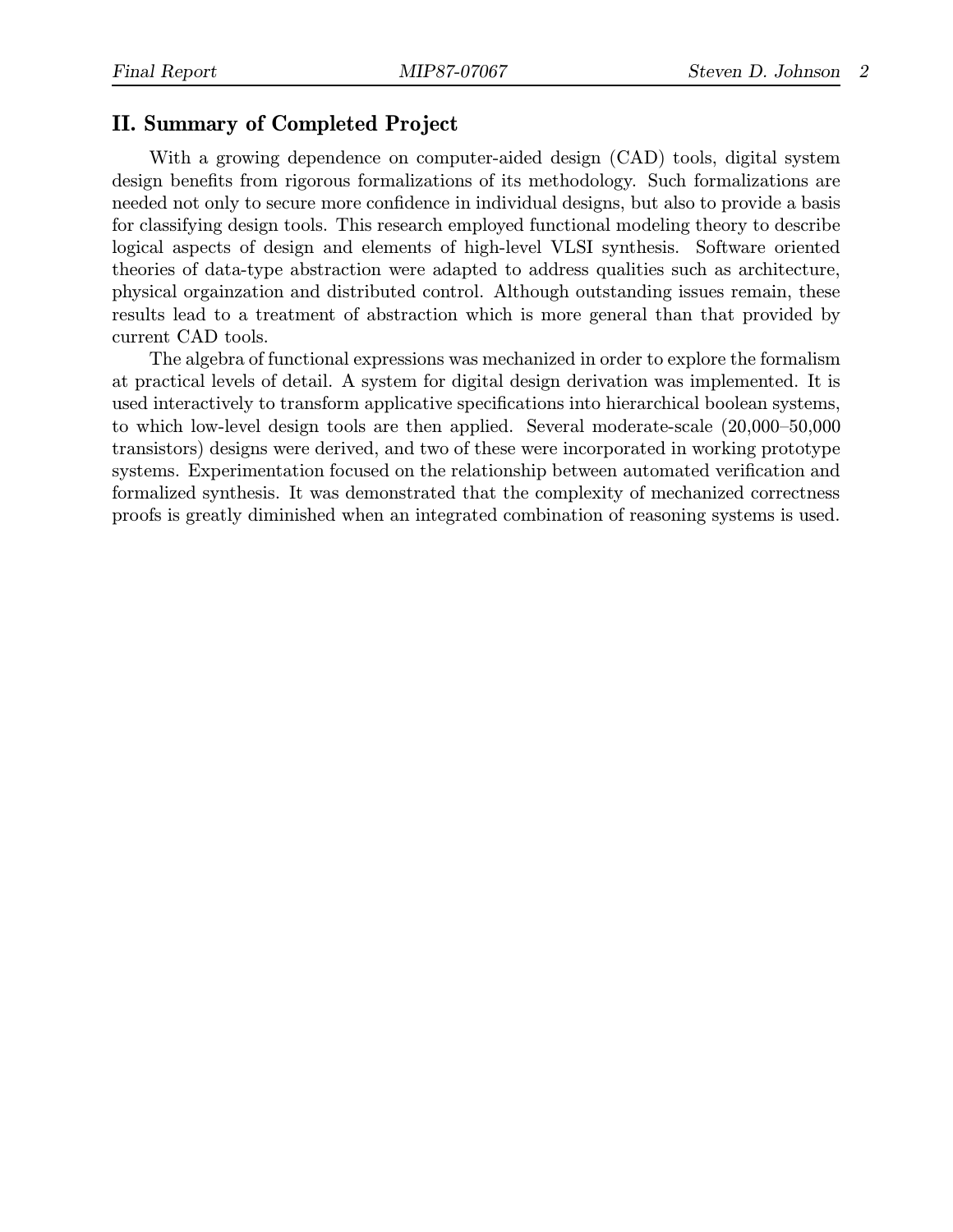### III. Technical Information

Prior to this grant we had developed a general approach to formalizing design methods based on a purely functional modeling language and its algebra. We had begun implementing a transformation system for deriving digital implementations in this mathematical framework. The priority for this project—and the expressed concern of its reviewers—was to demonstrate the practical potential of the approach. We placed equal emphasis on the investigation of mathematical issues and the development of mechanized capabilities to produce working circuitry.

Infrastructure for this research was supported, in part, under NSF grant DCR 85- 21497, a CER project. This research project is continuing under NSF grant MIP89-21842, entitled, "Algebra for Digital Design Derivation."

#### III.1. Formal Description of Digital Systems

One of the main topics for this project was the treatment of data-type hierarchies in hardware description. In [zj91, zj90, zj89] we propose extensions to the classical formulation of first-order algebraic data types to reflect structural aspects of hardware description. The definition of a many sorted algebra is augmented by a formal representation of architectural constraints. We develop the semantics of these extended structures, and we determine conditions under which the conventional notion of data-type implementation transfers to the extended structures. We present a procedure for making control transformations to satisfy an architectural constraint (but also observe that, in general, such transformations may depend on undecidable properties of the underlying equational theories).

Algebra for structural manipulation is reduced to a collection of elementary laws in [j89]. The system factorizations discussed in that paper provide for the decomposition of system descriptions into cooperating processes.

This work represents significant progress toward our goal of manipulating data abstraction (hence processes) in hardware specifications. It paves the way for the inclusion of user-defined types in a hardware description language—something no current high-level synthesis system fully supports. However, the important components of timing and protocol have yet to be captured in the formalism. We are working on these problems now.

#### III.2. System Development

Software sources and documentation developed under this project are publically available by request, provided the rights of its developers are acknowledged. However, since these systems are under continual development, we do not post them to public (FTP) directories. Contact Steven D. Johnson at the address given on the title page for information.

The *DDD transformation system* was developed to help us explore and demonstrate the formalization  $[DDD, JB90, JB89]$ . The system is implemented in Scheme, a Lisp dialect. It will probably run on any standard Scheme implementation, but we use Chez Scheme, a product of Cadence Research, Inc. DDD system is used interactively to reduce higher level specifications into hierarchical boolean systems, to which logic synthesis tools (e.g.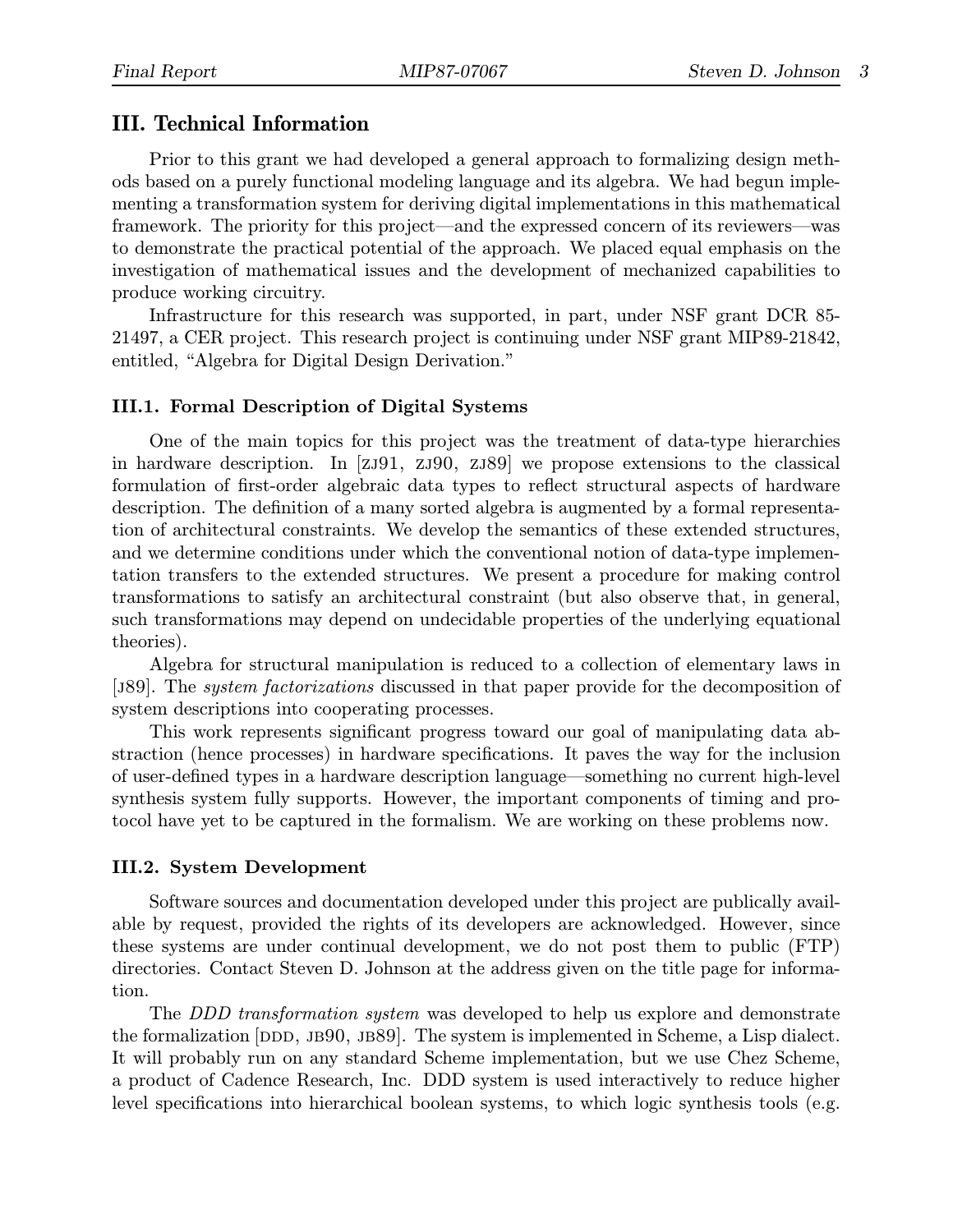the Berkeley CAD suite) are then applied. It is seeing increasing use as a design tool in our department; and as a consequence, its capabilities are rapidly evolving.

We consider algebraic derivation to be a candidate framework for high-level synthesis, but DDD is not a synthesis system in the engineering sense because it does not automatically "explore the design space." It's primary purpose is to secure the sometimes massive transformations needed in manipulating design descriptions. The optimiztions of a synthesis system would be coded at a higher level. Thus, DDD has more in common with a basic theorem proving system, which automates the elementary inference rules of a logical calculus but requires guidance to perform a proof. DDD automates the formula manipulations needed to conduct design by derivation, assuring correct application of the algebra, but it sometimes requires detailed guidance to perform a design.

The most significant experimental application of DDD is to Hunt's mechanically verified FM8501 microprocessor. This is described below in Section III.4.

We have also designed a generic bit-slice data-path for rapid VLSI prototyping [RCWJ, rcw]. The data-path is specified by a register-transfer table (RTT)—one of DDD's intermediate representations. It implements registers and common combinational operations with a multiple-bus organization, so that the degree of parallel data transfer is programmable. The registers also have a serial shift capability, which is intended to support a testing discipline. The RTT generater automatically assembles individual bit slices of the VLSI data path and its shared control PLA. Currently, the bit-slice and control modules are connected manually or by an automatic router in magic. A test instance of the generic has been fabricated and successfully tested. We have generated RTT data-paths for several of our experimental projects but have not yet fabricated any of these circuits [jb91].

#### III.3. Other Results

The inherent directionality of functions is a possible disadvantage of using functional calculus as a modeling theory for hardware. At the gate level, bidirectional phenomena (e.g. buses) present little difficulty, while at the switch level, truly bidirectional transistor networks are more of a problem. And for analog circuits a full relational calculus may be necessary. In [jbb87] we present several techniques for modeling near the practical threshold of functional methodology. Animation of the results was done using Daisy, a "lazy" functional language developed by Johnson under previous NSF funding [DAISY]. Daisy is implemented in 'C' on a variety of UNIX hosts, and is publically available. Contact Steven D. Johnson at the address given on the title page.

#### III.4. Experimental Projects

Using DDD, a number of moderate-scale design exercises were done in the course of this project. Two of these projects were realized in VLSI technologies. Two others were implemented with PLD devices. The remaining projects were reduced to VLSI layouts but not fabricated. A consolidation is in progress of the draft project reports cited below. Appendix B gives more details about the first two projects.

 $\circ$  A Stop-and-Copy Garbage Collector. Two version were derived. The first, realized using PLD and MSI components, was integrated for testing purposes with a production implementation of Scheme, and functioned correctly on initial startup [JBB87]. A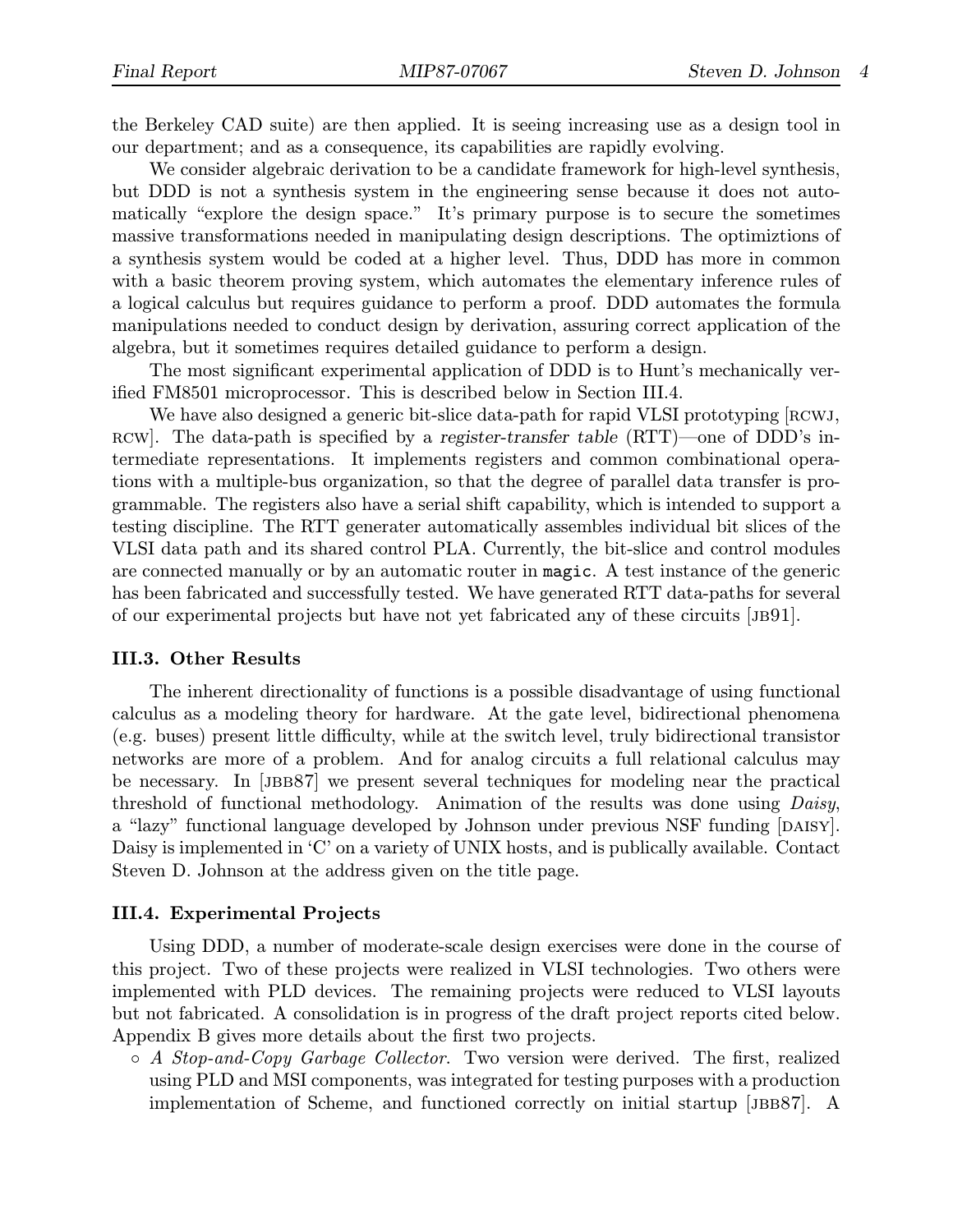second, more serial version, was realized in VLSI using PLA technology. This set of MOSIS chips did not function correctly, owing to an electrical problem that we were unable to isolate. A complete switch-level simulation showed that the problem was not in the logical design generated by DDD [BJ89], but was due either to problems with lower level tools or (more likely) fabrication.

- $\circ$  A simple LISP computer, based on a published description of the SECD processor, together with its garbage collector and serial I/O subsystem, was derived in DDD, and realized using PLD and MSI components. The result was a working computer system running compiled Lisp code [w89].
- In [jbw90], the DDD system was applied to Hunt's mechanically verified FM8501 microprocessor description (Warren A. Hunt, Jr., FM8501: A Verified Microprocessor, Ph.D. Thesis, Univ. of Texas at Austing, 1985). This article illustrates a fruitful interaction between mechanical reasoning and mechanical synthesis, made possible by the fact that the two systems operate on the same formal representation. Such an interaction is already practical for boolean level tools, but at higher levels of abstraction it has hardly been studied. The FM8501 derivation was reduced to PLA layouts but was not fabricated. In a subsequent project, PLA and standard-cell layouts of a more advanced design, Hunt's FM8502, were generated [BCHS]. A VLSI realization of FM8502, or a later version, will be done in conjunction with Bose's Ph.D. research.
- The LIBRA Prolog processor, designed by colleague Jonathon Mills, was reduced to PLA layouts as a seminar project [CRWZ].
- A prototype SCHEME processor, designed by David Boyer, was reduced to PLA layouts as a seminar project [tmb].
- A programmable data-path generic. See the description in Section III.2.

### III.5. Impact on Educational Infrastructure

This project has been instrumental in enhancing the infrastructure for hardware related research at Indiana. It has been the primary impetus for the acquisition of CAD tools for logic synthesis. It has provided the motivation for a large number of projects in system design. During this grant period, seven graduate students were introduced to the area of formal methods through seminar participation; and of these it appears that at least four wish to continue working in the area of hardware. We have also contributed to two collaborative projects, Mill's LIBRA design, mentioned above, and a specialized heap-memory project directed by colleague David Wise. Finally, researchers in this project were the first to use a new generation of the Logic Engine—a hardware system prototyping vehicle developed at Indiana.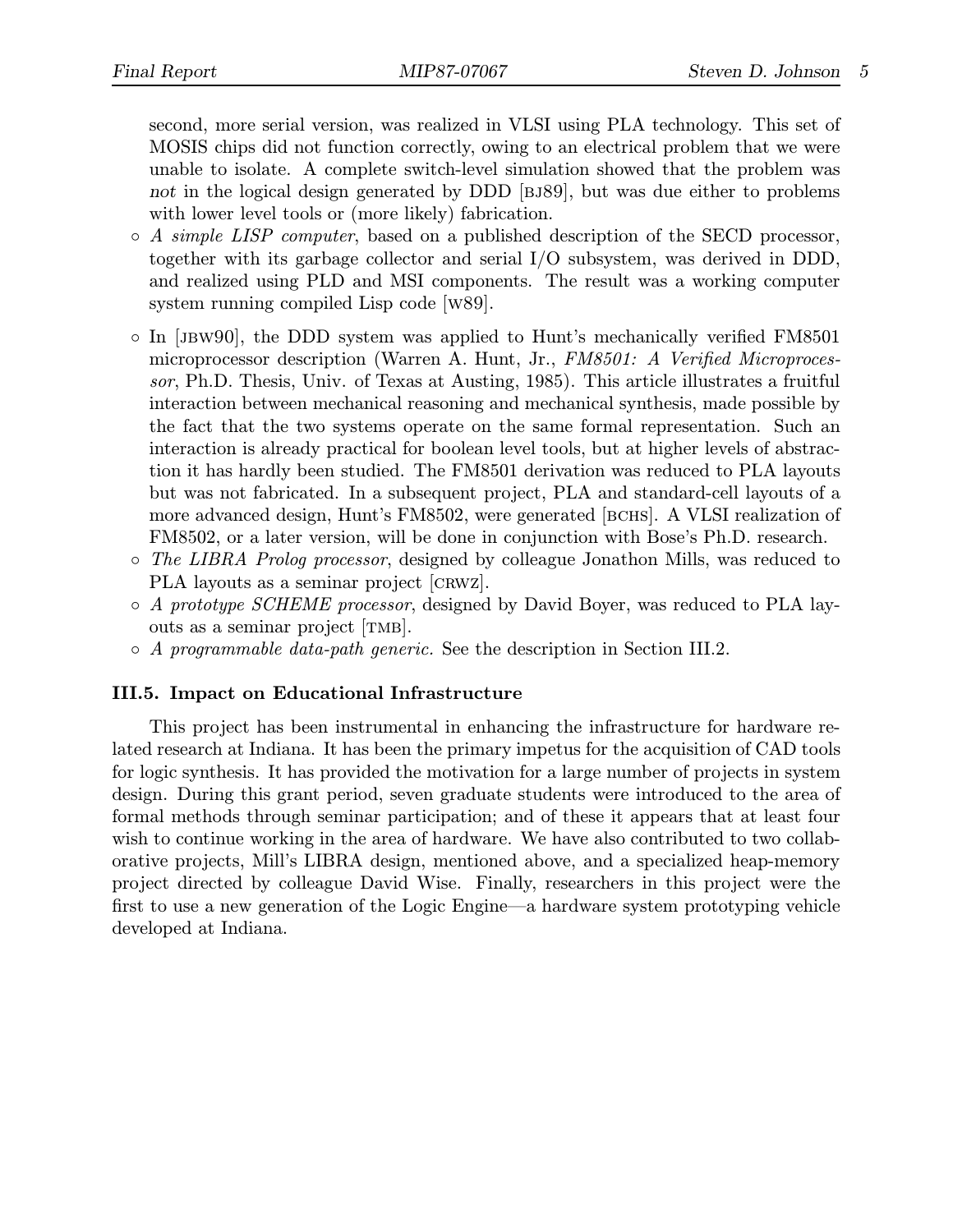## Refereed and Invited\* Publications

Listed articles published after August 1990 represent work which was done, in whole or in part, during the grant period funded under MIP87-07067.

- [jb91] Steven D. Johnson and Bhaskar Bose. "DDD A System for Mechanized Digital Design Derivation," accepted for presentation at the ACM/SIGDA International Workshop on Formal Methods in VLSI Design, Miami, Florida, January 9–11, 1991.
- [zj91] Zheng Zhu and Steven D. Johnson. "An Example of Interactive Hardware Transformation," accepted for presentation at the ACM/SIGDA International Workshop on Formal Methods in VLSI Design, Miami, Florida, January 9–11, 1991.
- [zj90] Zheng Zhu and Steven D. Johnson. "An Algebraic Framework for Data Abstraction in Hardware Description," to appear, G. Jones and M. Sheeran (eds.), proceedings of the Oxford PRG workshop on Designing Correct Circuits (DCC90), Oxford, September 1990.
- [jbw90] Steven D. Johnson, Bhaskar Bose and Robert M. Wehrmeister. "On the Interplay of Synthesis and Verification, Experiments with the FM8501 Microprocessor Description," in: L. Claesen (ed.), Applied Formal Methods for Correct VLSI Design (Proceedings of the IMEC-IFIP International Workshop, Leuven, Belgium, November 1989), North-Holland, 1990.
	- [zj89] Zheng Zhu and Steven D. Johnson. "An Algebraic Characterization of Structural Synthesis for Hardware," in: L. Claesen (ed.), Applied Formal Methods for Correct VLSI Design (Proceedings of the IMEC-IFIP International Workshop, Leuven, Belgium, November 1989), North-Holland, 1990.
	- [jb89] Steven D. Johnson and Bhaskar Bose. "A system for Digital Design Derivation," Indiana University Computer Science Dept. Technical Report No. 289 (August 1989). Refereed abstract presented at the 1989 IEEE High-level Synthesis Workshop, Kennebunkport, Maine.
	- [J89] STEVEN D. JOHNSON. "Manipulating Logical Organization with System Factorizations\*," invited (nonrefereed) paper in: M. Leeser and G. Brown (eds.) Hardware Specification, Verification and Synthesis: Mathematical Aspects, (Proceedings of the Mathematical Sciences Institute Workshop, Cornell University, Ithaca, New York, USA, July 1989, Volume 408, Lecture Notes in Computer Science, series editors G. Goos and J. Hartmanis, Springer, Berlin, 1990.
	- [BJ89] C. DAVID BOYER AND STEVEN D. JOHNSON. "Using the Digital Design Derivation System: Case Study of a VLSI Garbage Collector Implementation, in J. Darringer and F. Ramming (eds.), Computer Hardware Description Languages and their Applications, Proceedings of the IFIP WG 10.2 Ninth International Symposium, North Holland, 1990.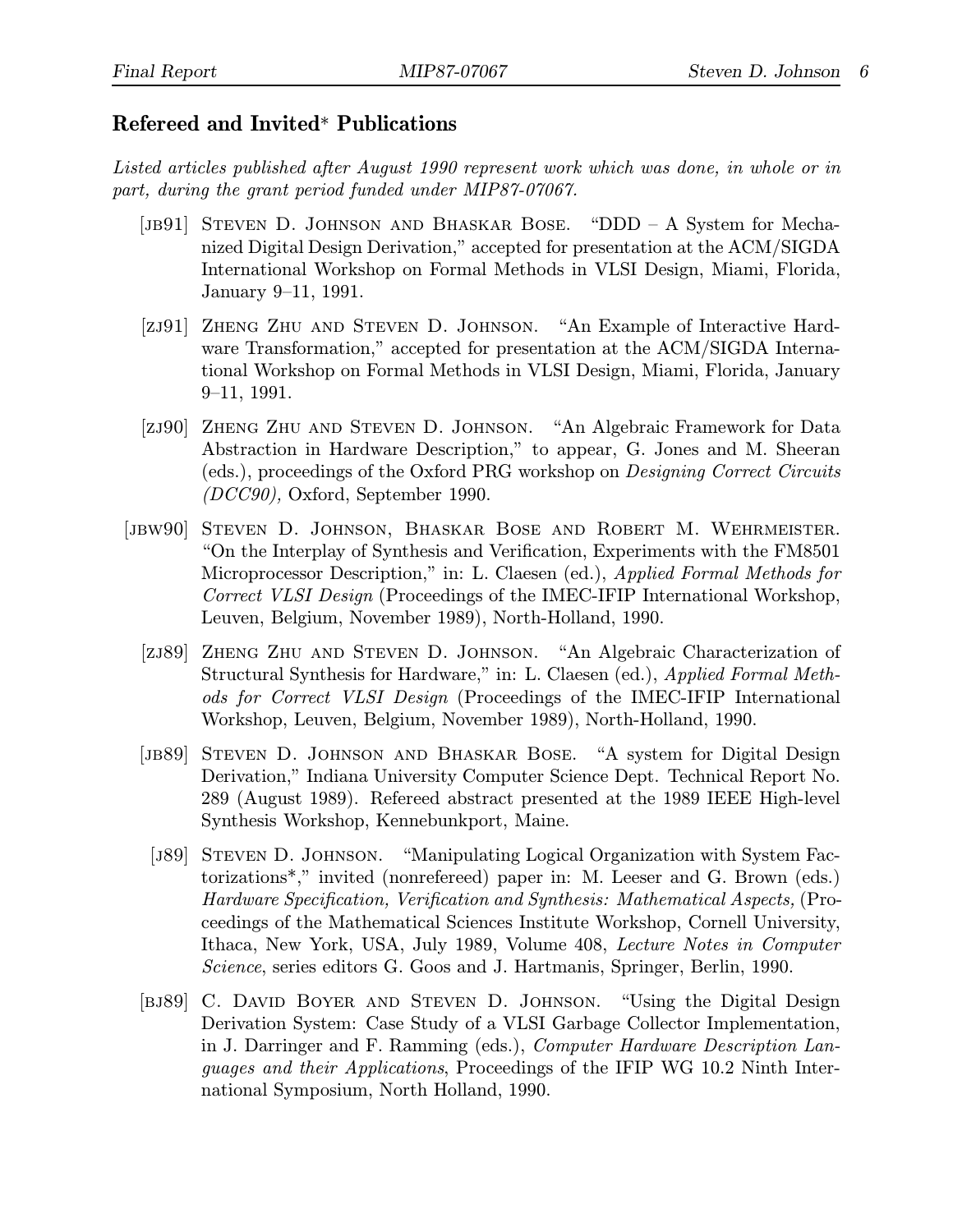- [JB88] STEVEN D. JOHNSON AND C. DAVID BOYER. "Modeling Transistors Applicatively," in George J. Milne (ed.), The Fusion of Hardware Design and Verification, North-Holland, 1988, 397–420 (proceedings of the IFIP WG10.2 working conference on hardware, Glasgow, July, 1988).
- [JBB87] STEVEN D. JOHNSON, BHASKAR BOSE, AND C. DAVID BOYER. "A Tactical Framework for Digital Design\*," invited (nonrefereed), in VLSI Specification Verification and Synthesis, Graham Birtwistle and P. A. Subramanyam (eds.), Kluwer, 1987, pp. 349–384. This paper was accepted prior to the proposal.

### Nonrefereed Publications and Reports

- [rcwj] Kamlesh Rath, Ignacio Celis, Robert M. Wehrmeister and Steven D. Johnson. "RTBA: An Open Ended Bus Architecture for VLSI Implementation of Register Transfer Equations," submitted.
- [w89] Robert M. Wehrmeister. "Derivation of an SECD Machine: Experience with a Transformational Approach to Synthesis," Indiana University Comupter Science Dept. Technical Report No. 290 (September 1989).

## Draft Reports

- [DDD] BHASKAR BOSE.  $DDD A$  Transformation System for Digital Design Derivation, User Manual Draft program documentation. The DDD system is available for public distribution. Contact Steven D. Johnson, Computer Science Department, Indiana University, Bloomington, Indiana, USA.
- [DAISY] STEVEN D. JOHNSON. The Daisy Programming Manual Draft program documentation. The Daisy/DSI system is available for public distribution. Contact Steven D. Johnson, Computer Science Department, Indiana University, Bloomington, Indiana, USA.
- [rcw] Kamlesh Rath, Ignacio Celis, and Robert M. Wehrmeister. An Experiment in VLSI Implementation of Register Transfer Equations using Register Transfer Bus Architecture, draft project report, May 1990.
- [crwz] Ignacio Celis, Kamlesh Rath, Robert M. Wehrmeister, and Zheng Zhu. Systematic Derivation of LIBRA using DDD, draft project report, December 1989.
- [bchs] Bhaskar Bose, Manuel Cordero, Brian Heck, and Weiwei Sun. A Derivation of the FM8502: A Verified Microprocessor, draft project report, December 1989.
- [tmb] Robert Truel, James Marshall, and C. David Boyer. Scheme Machine Derivation, draft project report, December 1989.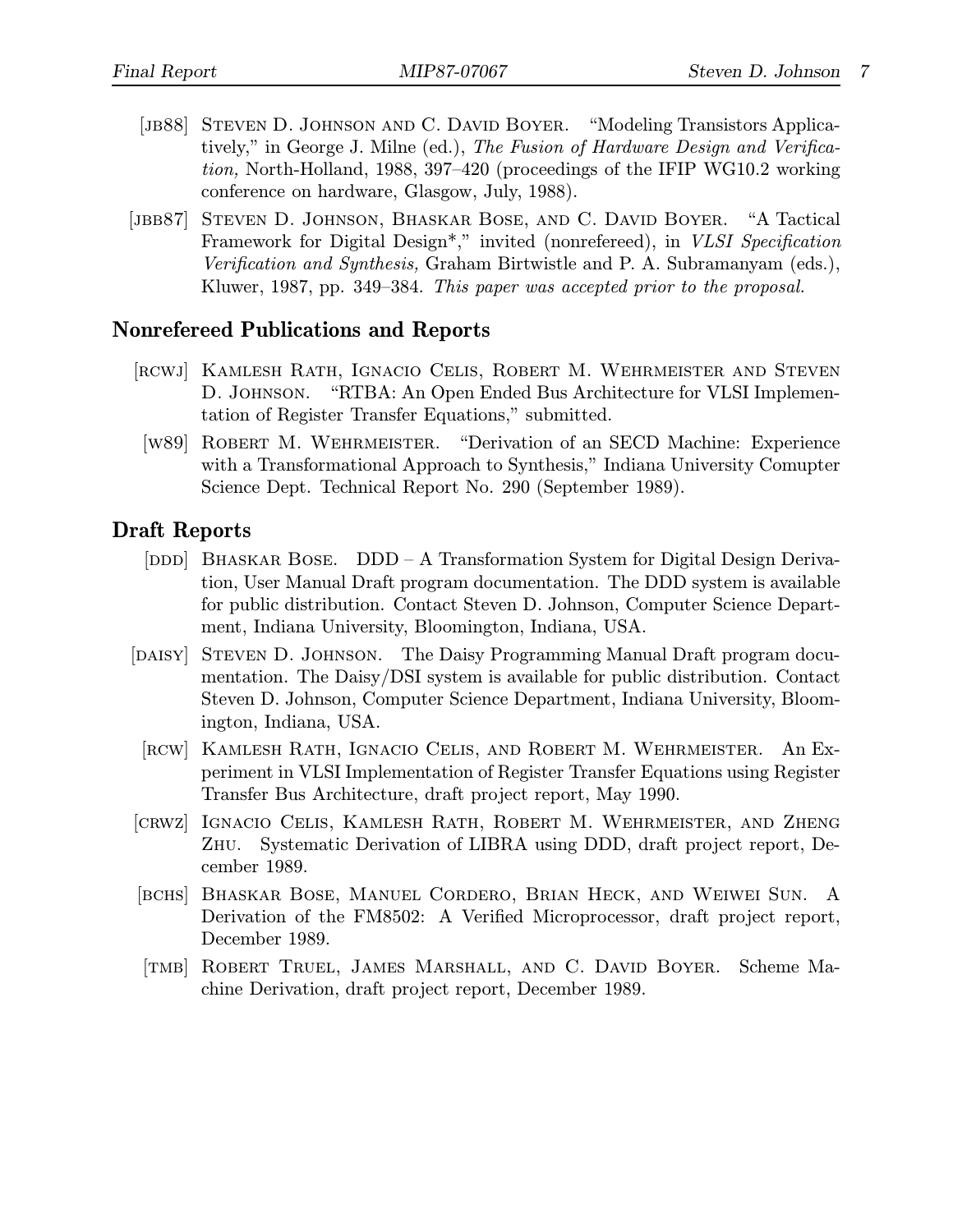# Appendix A

# Other Sponsored Activities

# Personnel Summary

## Supported Personnel

Steven D. Johnson (Principal Investigator), four summer months.

David E. Winkel (Co-Investigator), two summer months.

Bhaskar Bose (Research Assistant), three full years, August 1987 to May 1989. Nominated to Ph.D. candidacy, August 1990.

C. David Boyer (Research Assistant), two academic years plus on summer, August 1987 to May 1989.

Zheng Zhu (Research Assistant), one full year, August 1989 to July 1990. Nominated to Ph.D. candidacy, July 1990.

## Other Personnel

Robert M. Wehrmeister, Member of Technical Staff, Indiana University Computer Science Department.

## Research Presentations

- 1. Zheng Zhu, "An Algebraic Framework for Data Abstraction in Hardware Description," the Oxford Workshop on Designing Correct Circuits, Oxford, September 1990.
- 2. Steven D. Johnson, "On the Interplay of Synthesis and Verification, Experiments with the FM8501 Microprocessor Description," the IMEC-IFIP International Workshop on Applied Formal Methods for Correct VLSI Design, Leuven, Belgium, November 1989.
- 3. Zheng Zhu, "An Algebraic Characterization of Structural Synthesis for Hardware," Poster presentation at the IMEC-IFIP International Workshop on Applied Formal Methods for Correct VLSI Design, Leuven, Belgium, November 1989.
- 4. Steven D. Johnson, "A system for Digital Design Derivation," at the IEEE High-level Synthesis Workshop, Kennebunkport, Maine, September 1989.
- 5. Steven D. Johnson, "Manipulating Logical Organization with System Factorizations," at the Cornell Mathematical Sciences Institute Workshop on Hardware Specification, Verification and Synthesis: Mathematical Aspects, Ithaca, New York, July 1989.
- 6. Steven D. Johnson, "Digital Design Derivation," at a working meeting of the IFIP WG2.8, Mystic Connecticut, May, 1989.
- 7. C. David Boyer "Using the Digital Design Derivation System: Case Study of a VLSI Garbage Collector Implementation," CHDL 1989, Washington, D.C.
- 8. C. David Boyer "Using the Digital Design Derivation System: Case Study of a VLSI Garbage Collector Implementation," departmental colloquium, Indiana University Computer Science Department, June 1989.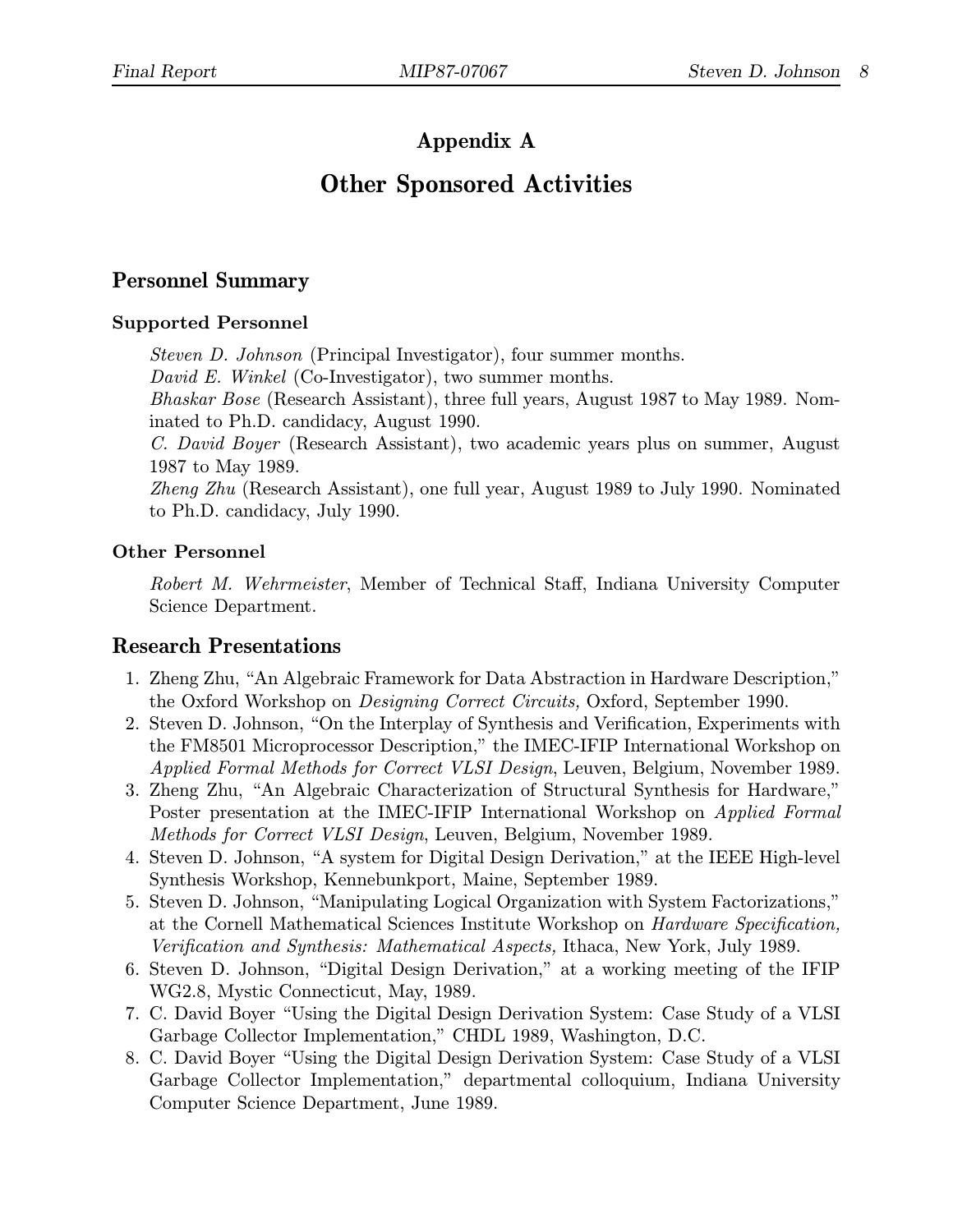- 9. C. David Boyer and Bhaskar Bose, "Digital Design Derivation—An Engineering Perspective," departmental colloquium, Indiana University Computer Science Department, January 27, 1989.
- 10. Steven D. Johnson, "Modeling Transistors Applicatively," at the IFIP WG10/2 working conference on The Fusion of Hardware Design and Verification, Glasgow, Scotland, July 1988.
- 11. Steven D. Johnson, "The DSI Model of Concurrent Graph Processing," The workshop on the Implementation of Lazy Functional Languages, Aspenäs, Sweden, September 1988, sponsered by The University of Göteborg and Chalmers University of Technology.
- 12. Steven D. Johnson, "Modeling Transistors Applicatively," departmental colloquium, Indiana University Computer Science Department, June 1988.

## Supported External Speakers

Contribution of grant MIP87-07067 is shown in parentheses.

- 1. Mary Sheeran, "The Ruby Algebra," Indiana University Computer Science Department Colloquium, May 11, 1988 (\$300).
- 2. Ganesh Gopalakrishnan, "HOP—a Model for Concurrent Synchronous Processes," Indiana University Computer Science Department Colloquium, April 5, 1990. Gopalakrishnan visited the department for four days (\$150).

# Related Seminars

- 1. The Indiana Hardware Methods Research Group is a continuing seminar of the Indiana University Computer Science Department.' It meets weekly. Participants include all members of this research project, and others from hardware and architecture research in this department.
- 2. "Hardware Derivation" (1989), conducted by Steven D. Johnson. Nine participants. Several projects in digital design derivation were done in this seminar.
- 3. "Applicative System Description" (1987), conducted by Steven D. Johnson. Aspects of an algebraic formalism of digital design synthesis.

# Supported Travel

The grant provided partial support for travel by research assistants, with the department and other sources also contributing a portion.

- 1. 1990 IEEE/ACM Design Automation Conference, Orlando, Florida, June 24 to June 26. Johnson.
- 2. 1989 IFIP/IMEC International Workshop on Applied Formal Methods for Correct VLSI Design, Brussels, Belgium, November 11 to November 18. Johnson, Zhu.
- 3. 1989 IEEE International Workshop on High-Level Synthesis, Kennebunkport, Maine October 14 to October 18. Johnson, Bose.
- 4. 1989 Cornell Mathematical Sciences Institute workshop on Hardware Specification, Verification, and Synthesis: Mathematical Aspects, Ithaca, New York, July 4 to July 7. Johnson.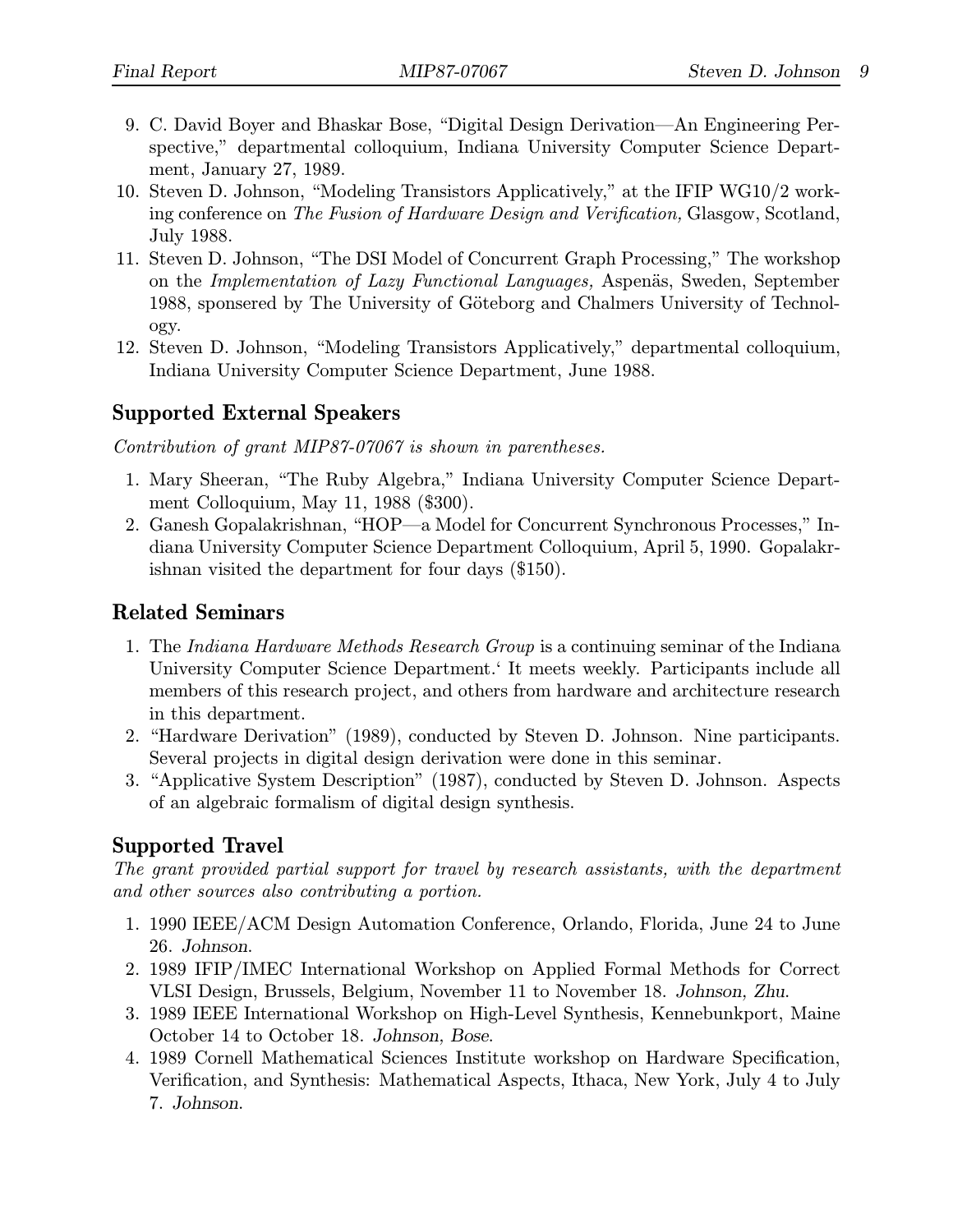- 5. 1989 IFIP WG10.2 Ninth International Symposium on Computer Hardware Description Languages and their Applications, Washington, D.C., June 19 to June 21. Johnson, Bose, Zhu, and Boyer.
- 6. 1989 IFIP WG2.8 (Functional and Applicative Programming) Meeting in Mystic, Connecticut, May 1 to May 7. Johnson attended as an observer (not funded by this grant).
- 7. 1988 Workshop on the Implementation of Lazy Functional Languages, Aspenäs, Sweden (sponsered by Chalmers University and the University of Göteborg), September 1988. Johnson (not funded by this grant).
- 8. 1988 IFIP WG10.2 Working Conference on the Fusion of Hardware Design and Verification, Glasgow, Scotland, July 2 to July 9. Johnson.
- 9. 1988 Banff Hardware Verification Workshop, Calgary, Alberta, Canada, June 12 to June 18. Johnson.
- 10. 1988 IEEE VLSI Workshop, Clearwater Beach, Florida, February 28 to March 2. Johnson.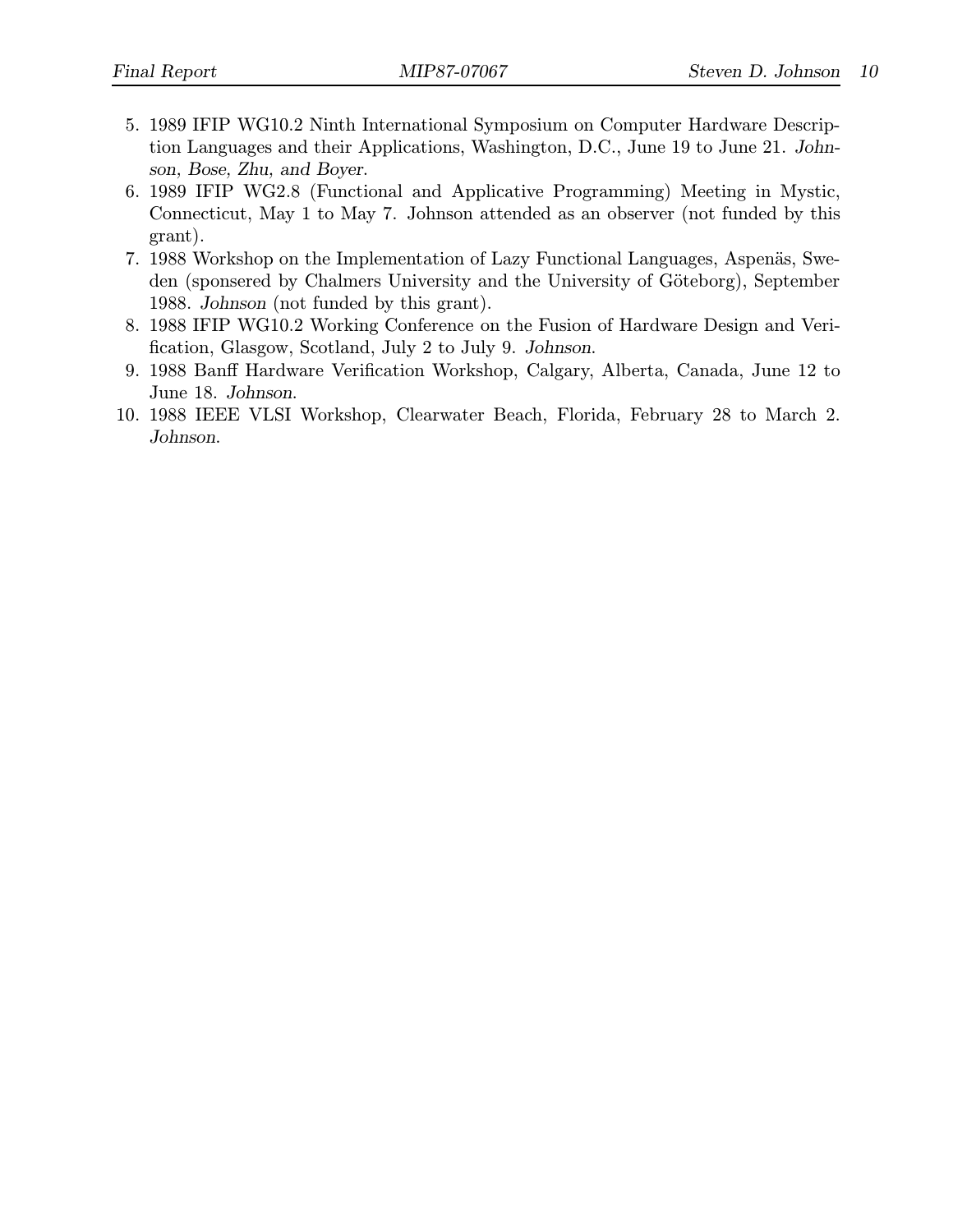# Appendix B

# Design Derivation Projects, 1986–1989

[Excerpt of a University report]

These photographs and drawings show three hardware prototype projects undertaken as part of digital synthesis research [under MIP87-07067]. The designs were done in order to explore and demonstrate the methods developed in my research. While they are not the primary results of the research, they are essential evidence that the methodology and supporting tools work. In that sense, these systems are what the research is about. Two of the projects are fully functional systems. The third, which involved fabrication of the first VLSI chip for this research group (and the second for the department) is mostly operational.

Each of the projects involved the same collection of tools, including three separate systems developed at Indiana.. Circuit descriptions were synthesized using DDD, a design system developed by my research group. DDD is written in the Chez Scheme programming language, which was created by colleague Kent Dybvig. Parts of the descriptions are compiled into physical circuitry by CAD tools obtained through the CER project. Other parts are realized using off-the-shelf integrated circuit components. The prototypes are built on the Logic Engine development system, a device created for this purpose by Franklin Prosser and David Winkel of Indiana. The Logic Engine provides secure power and clocking, a large prototyping area, and a panel of display lights and switches. It has other, more advanced, capabilities as well, including on-board computers for 'microprogram' development. However, these facilities were not used in any of these projects.

A synopsis of these projects can be found in the Annual Progress Report for NSF Grant MIP 8707067: 1987–1988,

## 1. An SECD Computer

The SECD prototype is a complete general-purpose computer, derived from description of a Lisp language processor first published by Peter Landin in 1964. The "SECD machine" is something of a benchmark in certain branches of programming language research. It has also been used as a case study in hardware verification research. The prototyping project was headed by Robert Wehrmeister, a member of the department's technical staff.

PHOTOGRAPH 1. This photograph shows the completed project. The prototype can be seen on the vertical panel, which is the project area of the Logic Engine development system. The box labeled "Logic Engine" houses the power supply, display panel, a microprocessor, and two disk drives. Also shown are the terminal display and keyboard for the SECD machine.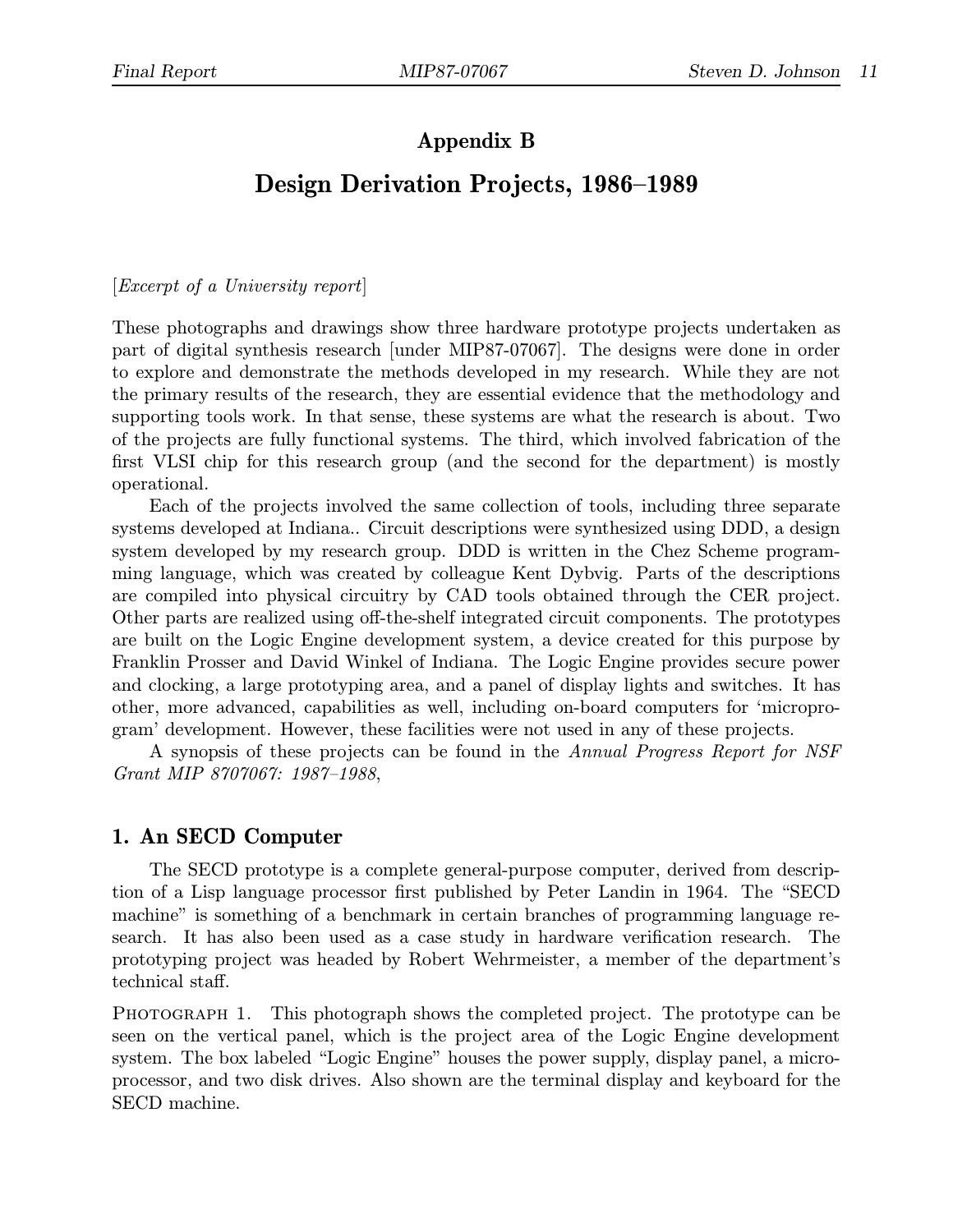PHOTOGRAPH 2. This is the project area. The central region of the circuit, consisting of seven chips mounted in plastic housings and four that are not, comprise the SECD processor. The bank of labeled chips across the top implement a heap management unit, which maintains the memory of the computer. The bank of eight chips between are the computer's memory. The subsystem at the lower left is an interface to the computer terminal. The processor and heap manager were derived using the DDD system. The memory and interface were built manually.

PHOTOGRAPH 3. This is the rear view of the SECD prototype. The discrete components plugged into the project panel are connected by wires (about 3,000) which are manually wrapped about terminal posts. All of the prototypes are similarly "wire wrapped."

PHOTOGRAPHS 4 AND 5. The SECD prototype is built from two kinds of integrated circuits. The components held in plastic housings, and those covered by white labels, are programmable logic devices (PLDs). These are circuits that can be electrically reconfigured by software. The DDD system synthesized the 'programs' (actually boolean equations) used to configure the PLDs. The remaining components on the panel are standard mediumscale integrated circuits (MSI). Photograph 4 is the same as Photograph 2. Photograph 5 shows one of the PLD devices uncovered, an Altera EP1800. The grey area within the hole is the PLD chip. It implements several hundred boolean equations.

## 2. A PLD Garbage Collector

[This project was completed prior to MIP87-07067 funding, but is discussed in several subsequent publications. See also the PLA version, shown next— $\mathcal{SDJ}.$ 

Symbolic processing computers operate against a memory that is functionally different from that of a conventional computer. Such memories require their own "front end" processor to manage a complex space of symbolic data. Among other tasks, this processor recycles data that has been discarded by the computer; hence it is called a "garbage collector." This prototype, which was our first large-scale design, implements a garbage collector in PLD technology.

The device was tested against a production Scheme language implementation. It ran at about sixty times the rate of the software benchmark. The project leader was David Boyer, one of my doctoral students.

PHOTOGRAPH 6. This photograph shows the prototype assembled on the design panel of a Logic Engine. The terminal shown in the picture represents the workstation that hosted the software benchmark. The collector was tested by halting the work station program whenever it was about to reclaim data, copying an image of the memory over to the prototype, reclaiming the data, copying the resulting image back to the work station, and resuming execution there.

PHOTOGRAPH 7. Here, the project panel is shown removed from the Logic Engine base unit. The dual bank of PLD devices across the top of the panel and the bank of MSI components across the bottom comprise the collector prototype. The array of chips centerleft are the memory on which the collector operates. The remaining components on the